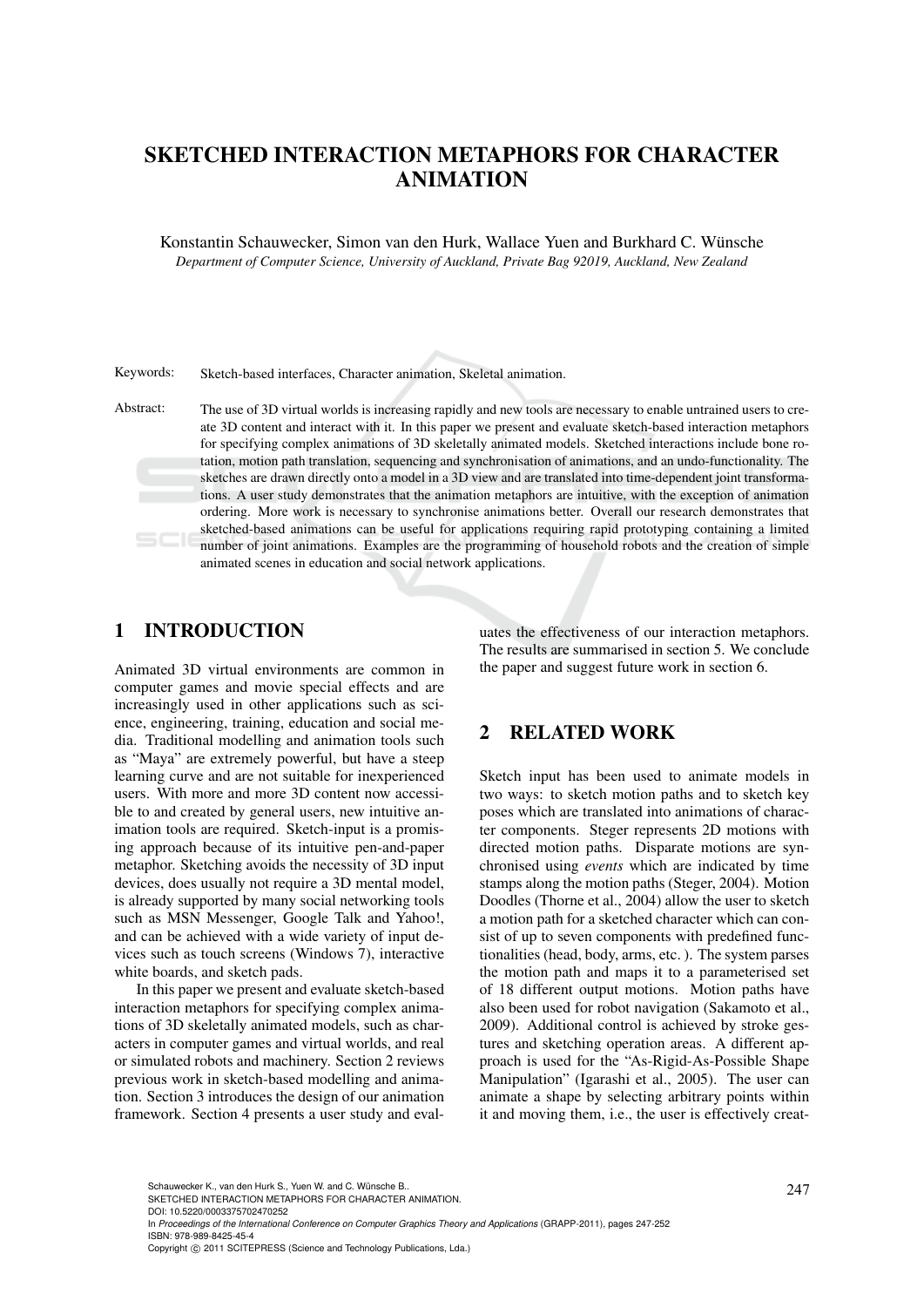ing motion paths for key points of the object which is then deformed subject to an inherent rigidity constraint. The second approach for sketch-based animation is to draw key poses and extract motion from them. This can be achieved by sketching skeletons (Li et al., 2006) or body contours (Mao et al., 2007) for key frames and interpolating them.

# 3 DESIGN

Our goal is to animate models represented by a joint hierarchy. A typical example are skeletally animated objects where surface vertices are defined with respect to rigid bones which are connected by joints. Note that this also includes rigid objects such as robots, where each component has a separate surface fixed to a (virtual) bone. For objects without bones a skeleton can be generated using force fields (Liu et al., 2003; Cornea et al., 2005), a mesh contraction approach (Au et al., 2008), or by embedding an existing skeleton into the mesh (Baran and Popović, 2007).

#### 3.1 Sketching System

The interface of our prototype application consists of two windows. The *sketch window* shows a static version of the model, upon which the user sketches the desired animations. The *display window* shows an animated version of the model, obtained by interpreting the user sketches. This leads to a system design where the user is able to quickly sketch the desired animation and examine it right away. If the user is unhappy with the resulting animation, modifications to the sketches can be made quickly and the effects of the modified animation will be immediately displayed.

The first step toward enabling a user to specify animations by sketching is the creation of a sketching system. A user should be able to freely draw any desired shape with a mouse, a graphics tablet or a touch screen, using the sketching application. Since we want to animate a 3D-model, we must be able to sketch animations in all three dimensions. We achieve this by allowing the user to rotate the virtual camera of the 3D environment and thus being able to sketch from any camera orientation. All 2D-sketches the user draws are mapped onto a plane in 3D space parallel to the view plane. The z-value of the plane is determined by the model's component closest to the user sketch, which we assume is the component the user wants to modify.

All points drawn by the user for a fixed camera orientation will have the same z-value. We hence

group all points of a stroke into one sketch object, which holds the 2D points and additionally stores the origin and axes of the mapping plane. This approach simplifies the subsequent processing steps as the sketches can still be treated as 2-dimensional objects. As result of defining strokes with respect to different view planes many existing sketch classification tools, such as Microsoft's InkAnalysis API (Microsoft, 2010), can not be used directly since they assume a single 2D canvas. For this reason and for increased flexibility we define our own customised sketch classification algorithms.

#### 3.2 Sketch Classification

Sketch classification is achieved by grouping sketches according to the current camera view, giving them a time stamp to check temporal relationships, and by computing the following geometric attributes: length, curvature and number of direction changes of a sketch; position of start and end point; distance between start and end point; and length, width and aspect ratio of the axis aligned bounding box (AABB) of each sketch. The AABB is obtained by using the gift-wrapping algorithm described in (Lambert, 2009) to compute the convex hull of a sketch and from this its bounding box (Eberly, 2009).

2-segment and 3-segment arrows are recognised by considering all sketches for a current camera orientation. For 2-segment arrows we first search for a sketch that resembles an arrowhead (sketch with one direction change and similar segment lengths) and then look for another curve-like sketch with an end point close to the arrow head's corner point. A 3-segment arrow is recognised by three approximately straight lines (narrow AABB's) with similar end points. The longest sketch is the arrow direction and the two shorter sketches must have similar lengths and form appropriate angles with the long sketch.

Enclosures (closed sketches) are used to select objects and play an important role in animation ordering, motion path animation, and animation grouping. For animation ordering, short strokes are drawn in transverse direction on an enclosure sketch. The number of strokes determines the order at which the animation should start. For motion path animation, an enclosure is drawn that includes the entire skeletal structure, and then an arrow is drawn to indicate the path that the model should to be moved along. Finally, enclosures are used for animation grouping, which works in conjunction with animation ordering. This allows different arrows to be grouped into one animation sequence by encircling them together using the same enclosure, so animations consisting of multiple sub-animations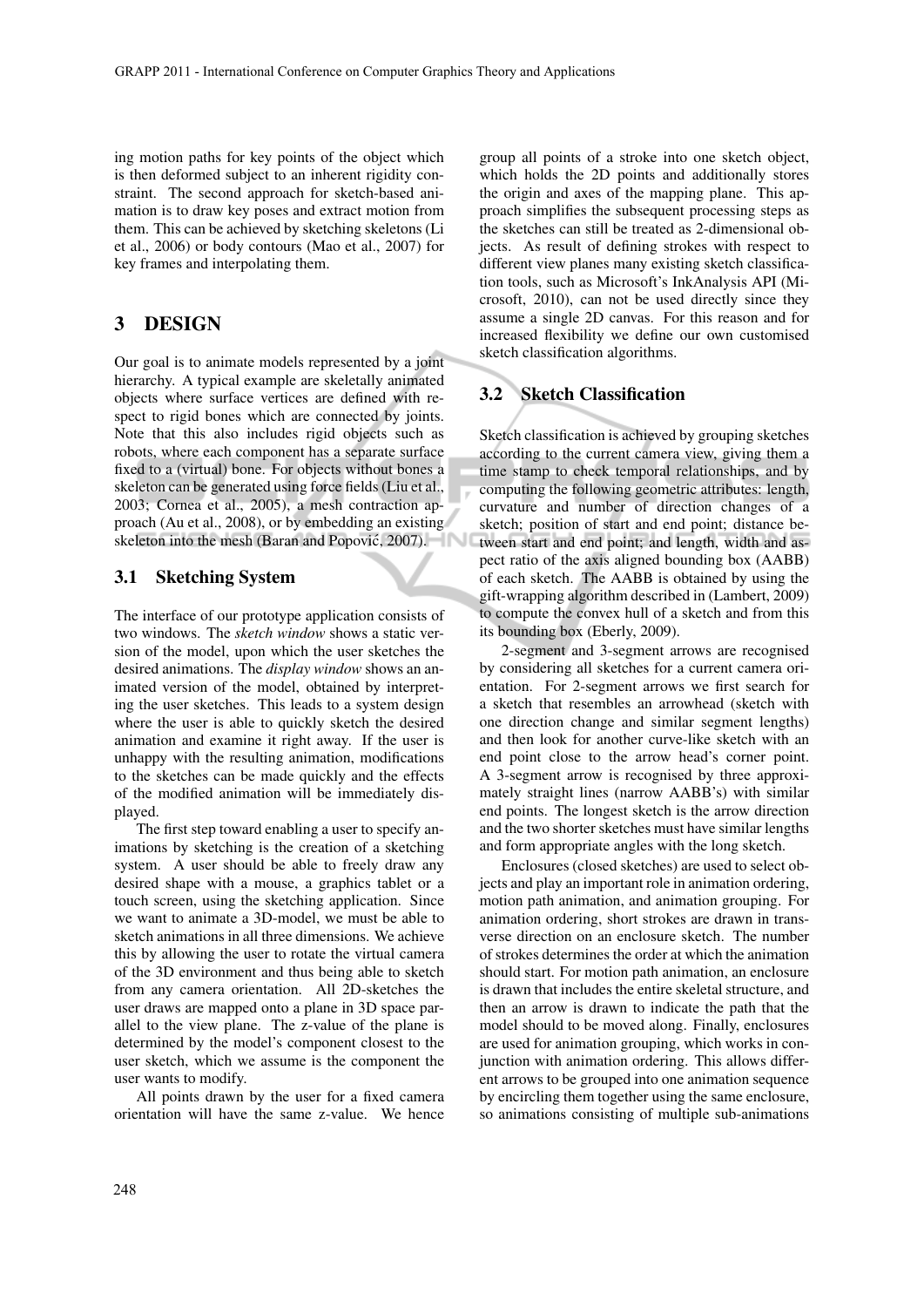can be created. Enclosures are characterised by a circular or oval structure (no inflection points) and by an end point distance which is much smaller than the sketch length.

A "scribble" sketch is used to delete other sketches and hence "undo" previously defined instructions if the user makes a mistake or wants to change an animation. The concept extends the sketching methodology, is intuitive, and avoids the usage of buttons, keystrokes, or specific sketch symbols, which might be more complicated for a user to understand. A "scribble" sketch is characterised by many direction changes and a large length compared to the circumference of its AABB.

#### 3.3 Overlap Detection

The use of enclosures and scribbles requires the detection of the sketches and objects they refer to. The placement of sketches in three dimensions causes a scribble or an enclosure to potentially cover sketches that lie on different planes. In order to determine if a sketch is overlapped by an enclosure or scribble, we project the sketch onto the plane of the enclosure or scribble. The projected points are then subjected to an inside/outside test with regard to the bounding box of the enclosure / scribble. If the number of points contained by the enclosure or scribble exceeds a certain threshold, then the sketch is considered to be overlapping. If it overlaps with an enclosure then it can be modified with subsequent commands, if it overlaps with a scribble then it is deleted.

### 3.4 Character Animation

Our goal is to animate skeletally animated objects, which are defined by a bone hierarchy connected by joints. To make rotations easier, a local coordinate system is defined centered at the joint connecting the current bone to its parent bone. The x-axis of this coordinate system is aligned with the bone. The orientation of the coordinate system will define the bone's rotation. A 4x4 homogeneous matrix is used to represent the translation of the coordinate system and its rotation around the origin. We store one such matrix for each bone and animate it by continuously multiplying it with a transformation matrix. Rotations around arbitrary axis are implemented using the method described in (Owen, 2009). For long animation sequence a representation using quaternions is preferably in order to avoid artifacts caused by accumulating numerical errors (Kavan et al., 2007). To map the animations of the skeleton to a 3D-model we use *Vertex Blending*, in which every mesh vertex is

assigned to multiple bones, in order to reduce mesh distortions in the joint regions. In order to find the influencing bones for a vertex, we calculate the shortest distance away from any bone. If this shortest distance is less than a threshold, then the bone has some influence on the mesh vertex. The influence will reduce with increasing distance.

In order to map sketches to animations we first find the bone closest to an input sketch's reference point, which depends on the type of sketch, e.g., start point of a single headed arrow. This is achieved by tracing a ray from the sketch plane's view point and measuring its distance to each bone (Bourke, 2009). For more details see (Schauwecker et al., 2011).

With the correct bone being selected, we can now determine its rotation. The origin of rotation is always the joint connecting it to its parent bone. The rotation axis is the normal of the sketching plane. The rotation angle is the angle between the vector from the joint to the arrow tip and the vector from the joint to the point on the bone closest to the reference point of the sketch. The orientation of the rotation (clockwise or counterclockwise) is determined from the order of the joint point, the point on the bone closest to the sketch reference point, and the arrow tip. If the points form a clockwise order with respect to the sketch plane then the rotation must be in clockwise direction.

#### 3.5 Motion Paths

The purpose of motion paths in our application is to allow the character model to walk arbitrary user defined routes on a terrain. This is achieved by drawing an enclosure around the object to be animated and by drawing the motion path as an arbitrarily curved line with arrow head. The sketched curve is sampled and approximated with a *Catmull-Rom Spline* curve p(t). The character is moved along the curve by using its parameter as time step, such that at time *t* the character will be rendered at position  $p(t)$ . The character is aligned with the curve's tangent  $p'(t)$  using a simple coordinate system transformation. As a result the character is always facing in "walking" direction. The animation stops when the character reaches the tip of the arrow.

#### 3.6 Ordering Animations

More complex animations require simultaneous or sequential animations of multiple joints and/or characters. This means, a specification of the ordering of sketched animations is necessary.

We specify the order of sequential animations by labelling the enclosures of an animated ob-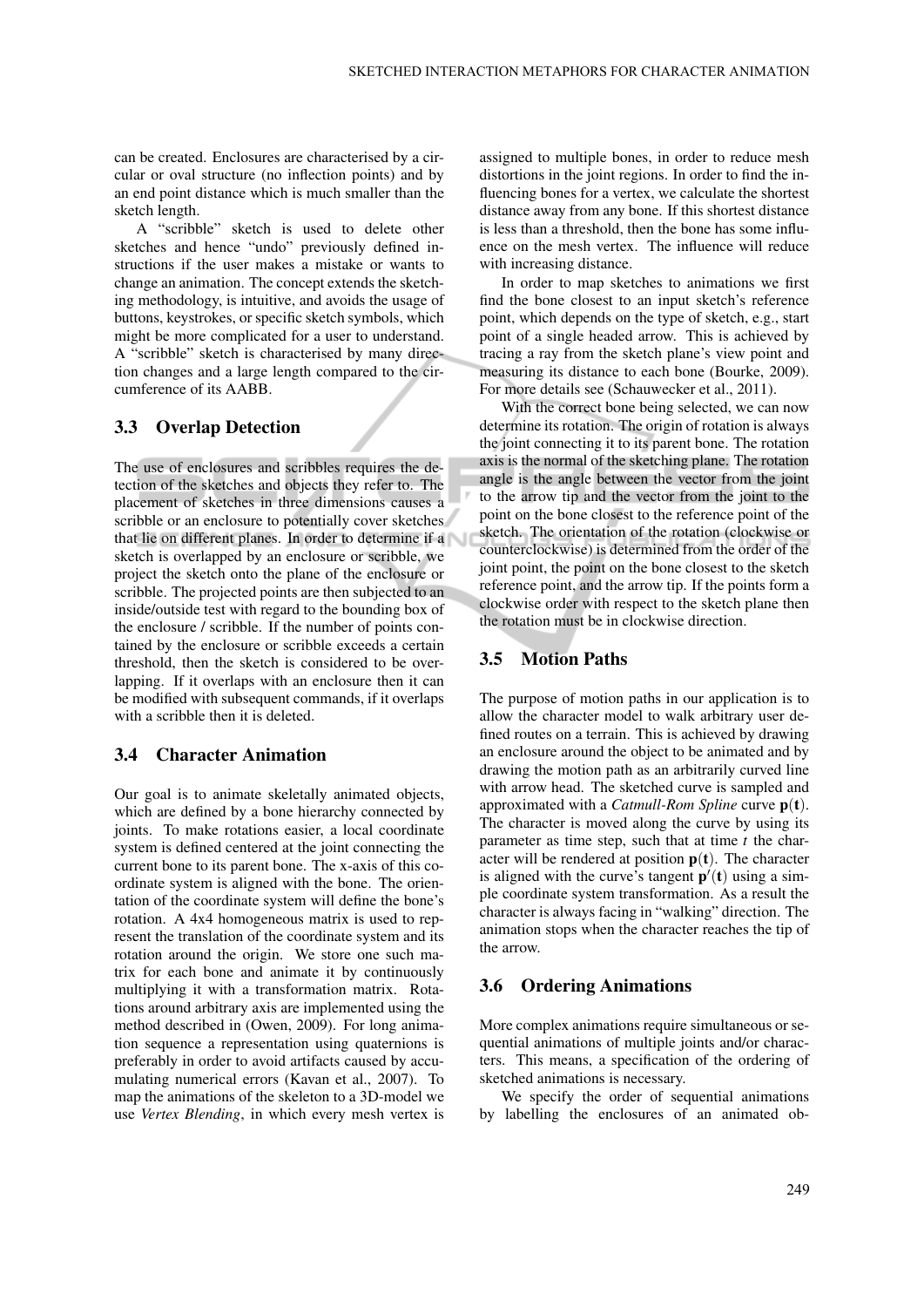

Figure 1: Sequential ordering of two motions of a character.

ject/component. The user must draw an enclosure around a group of arrows sketches. A series of short strokes intersecting the contour of the enclosure defines the position of these animations in an animation sequence as depicted in figure 1. Animations belonging to the same enclosure are executed in parallel. A user must be allowed to order arrows after they have been sketched, and in particular the ordering must be possible even after the view of the character has been changed for sketching another animations.

We implement this idea using the overlap detection discussed in subsection 3.3. Whether or not a stroke intersects the enclosure can easily be tested by performing a 2D line intersection test with the stroke and all the enclosure line segments. A sketch will be considered to be a potential stroke if the ratio of its bounding box is inside a defined range and its length is shorter than a given fraction of the enclosure size.

To allow the user to coordinate the movement of different body parts of the character model, all sketches with the same order will be executed at the same time. This way, a user can synchronise the movements of limbs by arranging the order of their sub-animations. For this to work, we need to define fixed time slots for animating the sketches of each particular order. Thus, all animations of the same order will be required to have the same length, which is currently 3 seconds. However, this value can be configured and might have to be changed, depending on the type of animation a user wants to sketch.

### 4 USER STUDY

The usability of the sketch-based animation prototype was evaluated in a user study with 11 participants. The majority of them were students. Seven participants were between 20 and 30 years old, and the rest older. Due to the small sample size, the results deduced from this study are only indicative and serve as a pilot study. For this user study, a list of commands and instructions were provided to the participants to gain a basic understanding of the use of the application. Each participant had to solve seven tasks:

- 1. Use a single-headed arrow to define an arm motion of the character.
- 2. Use a double-headed arrow to define a repeated arm motion of the character.
- 3. Use double-headed arrows to define a walking motion of the character's legs. Translation of the character is not required.
- 4. Use a motion path to translate the character.
- 5. Use a circular motion path to move the character around a circle.
- 6. Create a walking simulation by using a motion path and animating the legs of the character.
- 7. Use animation ordering to put animations of two different arms in a sequence, with one arm movement performed after the other.

Experiment 1 and 2 were designed to find out whether our basic sketching metaphors are intuitive and easy to use for animation. We recorded for all experiments any problems participants had with identifying and specifying the correct viewpoint (trackball rotation) for drawing an animation sketch, and whether the correct functionality was chosen. Experiment 3 was designed to find out whether animations with multiple arrows and different rotation axes are more difficult. Experiment 4 and 5 were designed to assess the ease of use of the motion path metaphor, and whether specifying a desired configuration causes problems. Experiment 6 was designed to determine, whether more strokes and metaphors influence the difficulty in sketching animations. Finally, Experiment 7 tests the intuitiveness of our tool for sequencing animations.

For all tasks we measured the time required for completion and recorded any problems. After the usability test, participants were given a post-study questionnaire for a qualitative assessment. The questionnaire consisted of free-form questions and statements with answers on a seven-level Likert scale.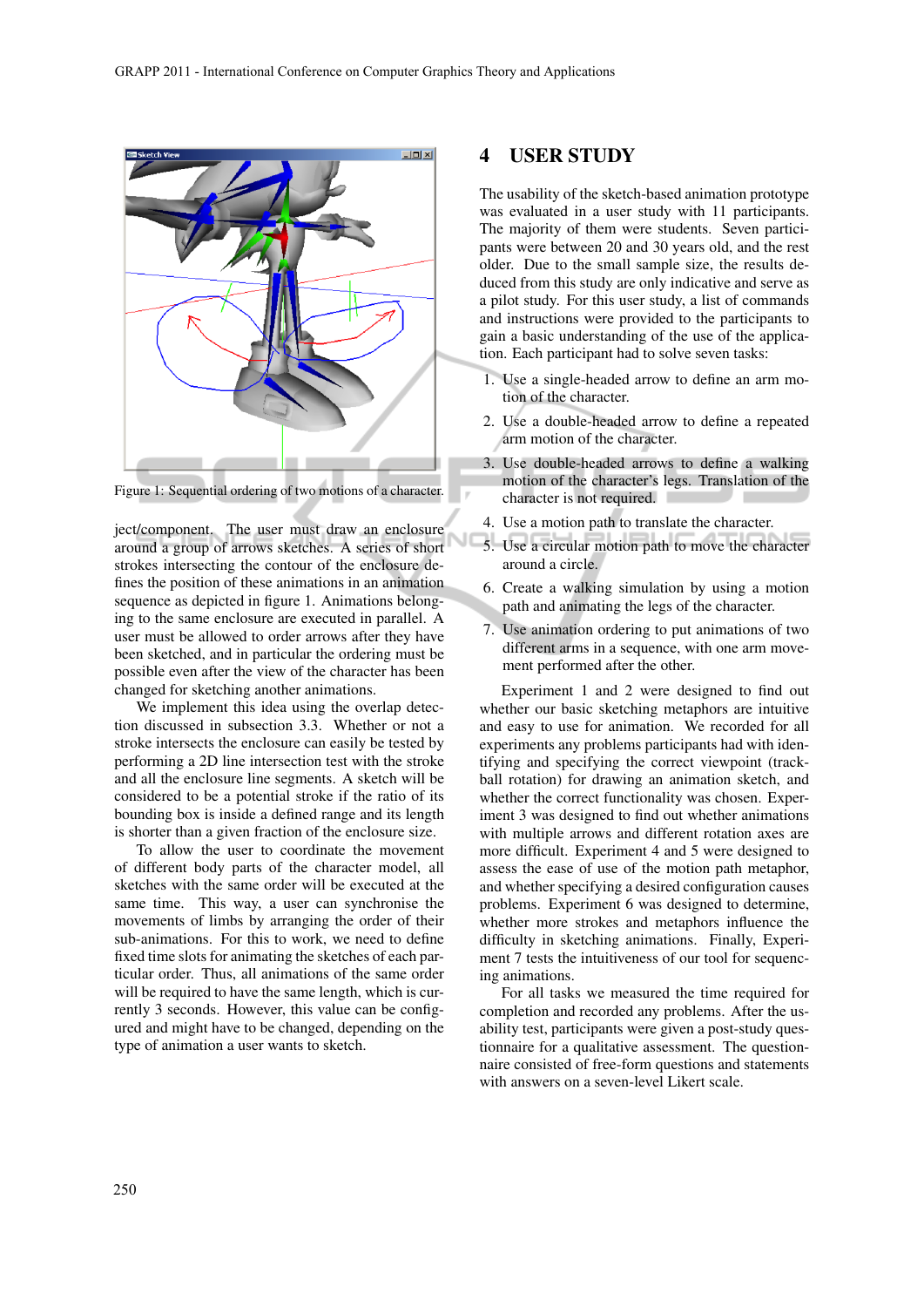Table 1: Average completion time in minutes for each task in the user study.

| Task   |      | ∽             |      |       |            |      |      |
|--------|------|---------------|------|-------|------------|------|------|
| Mean   | 2.45 | 77<br><u></u> | 4.60 | د 1 . | 22<br>4.LI | 3.40 | 3.00 |
| Median | 1.50 | 1.50          | 3.50 | 1.50  | 1.50       | 3.00 | 3.50 |

# 5 RESULTS

The time each participant required to complete the experiments was recorded in 30 seconds intervals (0.5 minutes). Table 1 shows the mean and median time we measured for each task.

The measurements for task 1 and 2 suggest that the arrow metaphor is intuitive and easy to use. No differences were observed for single and repeated motions (single-headed vs. double-headed arrows). Both motion path experiments were also completed in a relatively short time, which implies that it does not matter whether a user has to draw a random or a specific path. Some problems were experienced with selecting the correct bone of a character, but users usually figured this out with some trial and error. No quantitative assessment of the precision of a task was performed because of the inherent inaccuracies of mouse input for sketching.

Table 1 shows that Task 3 has the highest mean and median time. This was partially due to problems with rotating the character and selecting the correct limb. However, the main factor was that participants were unaware that the initial direction of a repeated motion is determined by which head of the doubleheaded arrow is drawn first. Thus, several participants created animations in which both legs moved synchronously. Task 6 required quite a long time, but no particular additional problems were observed. The main reason for the recorded time was the complexity of the task which required rotations and zooms in order to draw the required arrows for bone animations and motion paths. The time measurements for Task 7 indicate that participants had problems creating ordered animations. This was expected to be the least intuitive sketching metaphor. A common problem was that users drew enclosures around bones rather than around the arrows.

#### 5.1 Questionnaire

We measured the participants' perception of the intuitiveness and effectiveness of different sketched animation controls using statements rated on a seven level Likert scale ranging from "-3" (strong disagreement) to "3" (strong agreement).

For each of the three animation controls "Arrows for joint rotation", "Arrows for motion path", "Sequencing of animations" responses were recorded for statements regarding intuitiveness and satisfaction with the achieved results. For example, in order to evaluate the intuitiveness of arrows for joint rotation we used the statement "Arrows were an intuitive way to specify bone rotations around a joint".

Table 2: Participant ratings of the intuitiveness and effectiveness of different sketch-based animation controls ["-3" (lowest) to "3" (highest)].

|                          | Intuitiveness |      | <b>Effectiveness</b> |      |  |
|--------------------------|---------------|------|----------------------|------|--|
| <b>Animation Control</b> | Mean          |      | Mean                 |      |  |
| <b>Joint Rotation</b>    | 0.27          | 1.85 | 0.45                 | 1.69 |  |
| Sequencing               | 0.18          | 1.72 | 0.45                 | 1.57 |  |
| <b>Motion Path</b>       | 0.82          | 2.36 | 0.91                 | 1.45 |  |

Table 2 indicates that overall the sketch-based animations were regarded only as slightly intuitive and effective, with the motion path sketch tool achieving the highest score and the sequencing tool achieving the lowest score. The results were surprisingly diverse, although users with previous experience with modelling tools seemed to give higher scores (not enough demographic data was recorded to confirm this). One surprising result was that the motion path had the highest standard derivation, i.e., the strongest difference in ratings. We suspect that this might have to do with the required change in perspective and zoom factor for drawing the motion path, and possibly with the lack of rendering of a ground plane. Subsequent interviews with participants revealed that some confusion existed between synchronisations of motions (e.g., when drawing double-headed arrows) and sequencing of motions. Also some users remarked they would have preferred more control about synchronisation and sequencing of motions, e.g., by clicking on a component to temporarily stop its motion. Overall, the participants' opinion regarding the ease-of-use of the application was slightly negative (Mean -0.64, Standard Deviation 1.86). This seems to contradict the results of the two previous questions, as they indicated that the metaphors are moderately intuitive, and the tool is moderately effective in translating sketches into the desire animation.

For a possible explanation consider the following user comments (number of responses in brackets). Positive aspects were: viewport control (3), simple animation definition (4), motion path (1), and intuitive (1). Negative aspects were: unintended animation (3), poor sketch recognition (3), no undo function (4), no scroll wheel for zooming (2), lack of animation synchronization (1), need to rotate camera to animate (1).